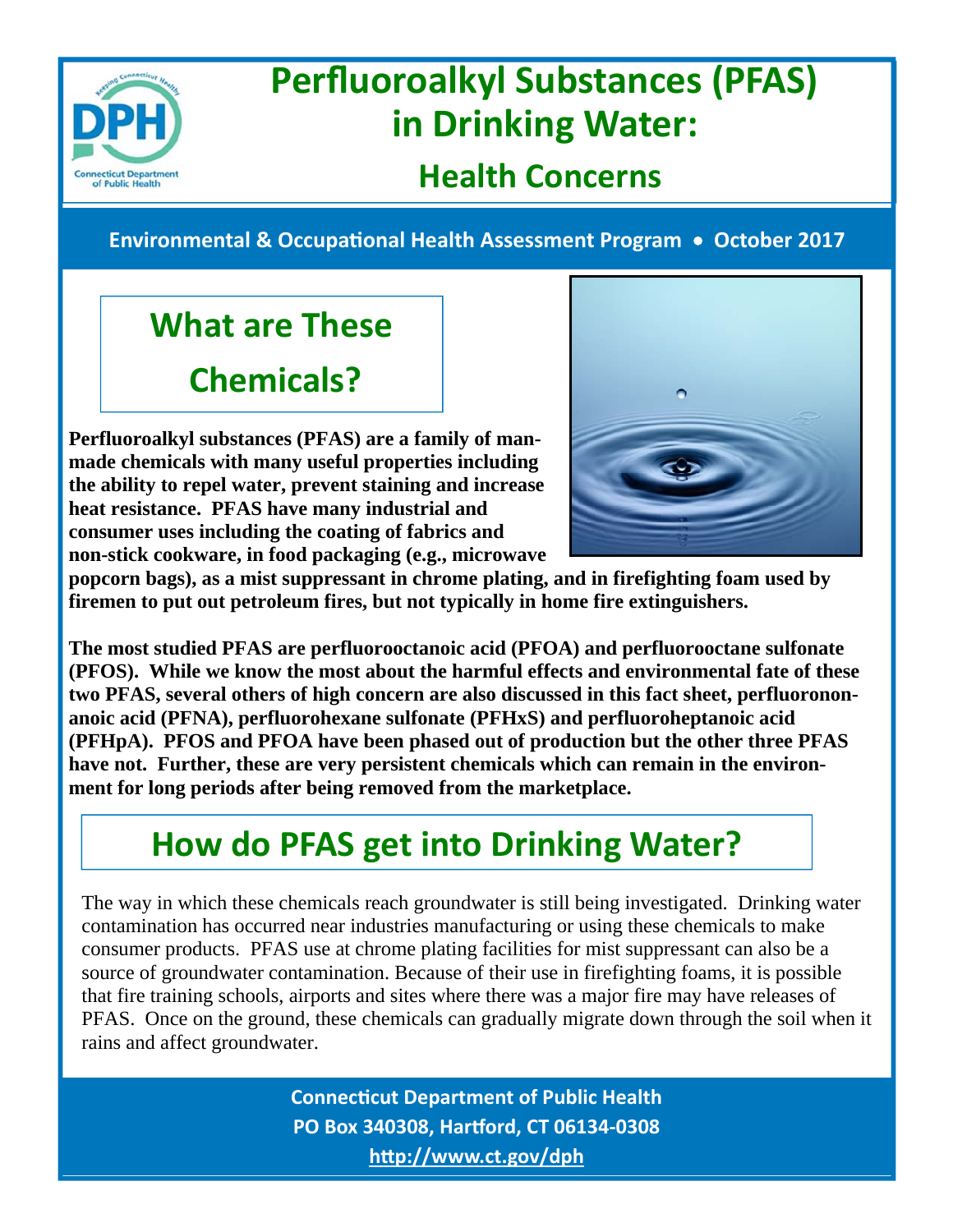#### **What are their Health Effects?**

The main health concerns regarding PFOS, PFOA and related PFAS come from studies in laboratory animals which consistently show effects on the liver and immune system, and on fetal development. Studies also suggest a cancer risk (liver, testicular), especially for PFOA. PFAS can also affect the endocrine and hormonal systems and can disturb blood lipids which may increase risks for vascular and heart disease. Studies of human populations exposed to elevated levels of PFOS and PFOA generally support the effects seen in animals. These chemicals are removed from the body very slowly so they can build up over time. Therefore even low levels in drinking water can be a health risk if exposure is long term (months to years).

# **How Do I Know if I am Exposed to PFAS?**



Nearly everyone has low levels of PFOS and PFOA in their blood. These background levels likely come from consumer products and food packaging. You can still have some in your body years after the chemicals have been phased out because of their slow removal from the body.

Additional exposure can occur if your drinking water is contaminated with PFAS. The Connecticut Departments of Public Health (DPH) and Energy and Environmental Protection (DEEP) are investigating where these chemicals may have been used in Connecticut to understand which groundwater supplies may be at risk. There is no need to have your blood tested for these chemicals. However, let your local health department, DPH, or DEEP know if you have reason to believe that there is a source of these chemicals in your neighborhood or workplace.

### **Does Connecticut Have a Widespread PFAS Problem in Groundwater?**

During the period 2013 –2015, Connecticut public water supply systems participated in the federal government's testing program (Unregulated Contaminant Monitoring Rule or UCMR) for 6 PFAS, including PFOS and PFOA. None of the 29 large water systems tested at 129 locations had detectable levels of the 6 PFAS, which suggests that Connecticut does not have a widespread problem. However, there may be localized areas of contamination where these chemicals were more heavily used. Therefore, DPH and DEEP are investigating where PFAS contamination of groundwater may have occurred and potentially affected local drinking water supplies.

**ConnecƟcut Department of Public Health Environmental & OccupaƟonal Health Assessment Program 860‐509‐7740 hƩp://www.ct.gov/dph/eoha**